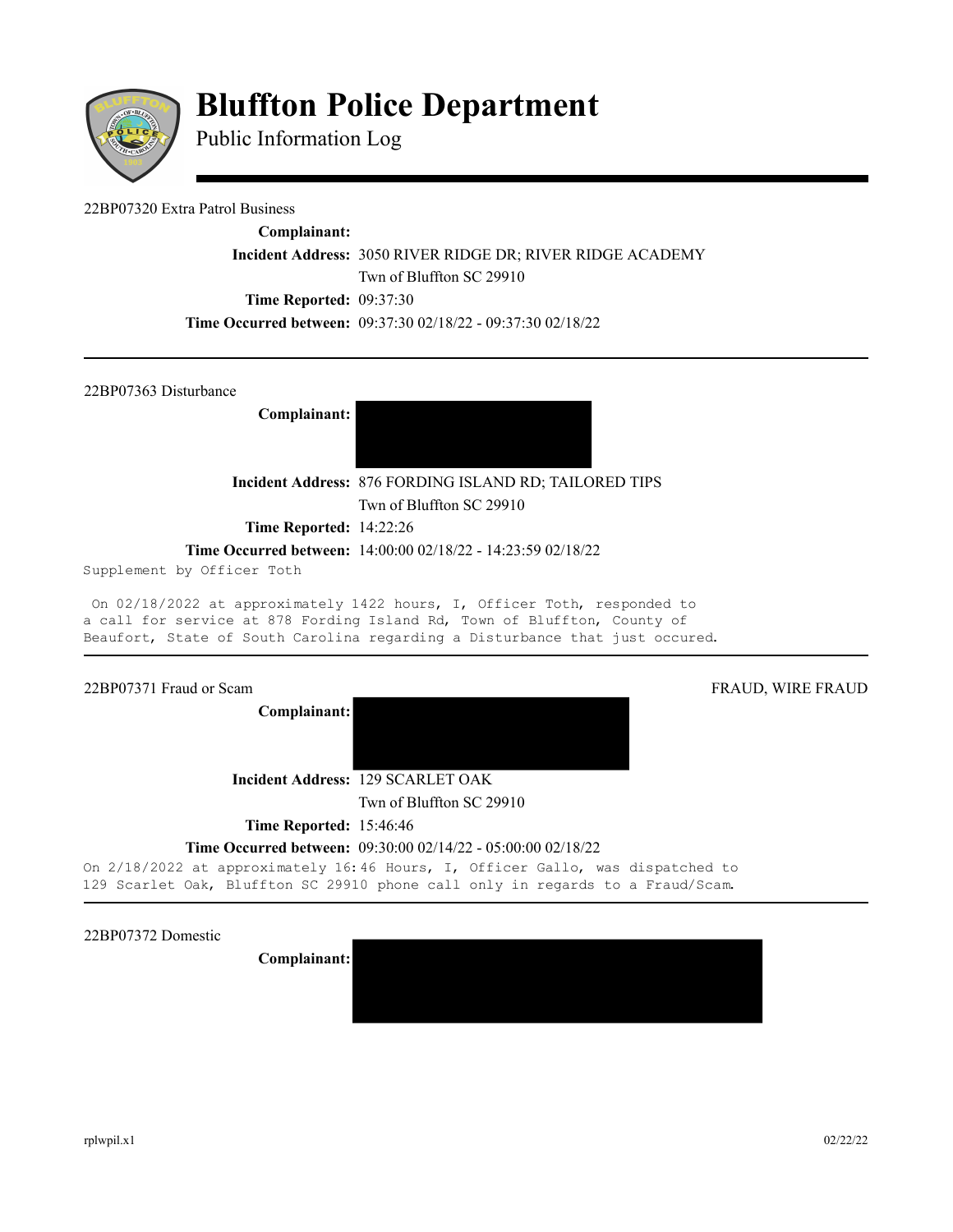| <b>Incident Address:</b>                                                                                                                                                           |                            |
|------------------------------------------------------------------------------------------------------------------------------------------------------------------------------------|----------------------------|
|                                                                                                                                                                                    |                            |
| <b>Time Reported: 15:53:50</b><br>Time Occurred between: 15:40:50 02/18/22 - 15:55:38 02/18/22<br>On 02/18/2022 at approximately 1553 hours, I, Corporal Eisenmenger, responded to |                            |
|                                                                                                                                                                                    |                            |
| 22BP07380 Suicide Threats                                                                                                                                                          |                            |
| Complainant:                                                                                                                                                                       |                            |
|                                                                                                                                                                                    |                            |
| <b>Incident Address:</b>                                                                                                                                                           |                            |
|                                                                                                                                                                                    |                            |
| Time Reported: 18:26:06                                                                                                                                                            |                            |
| Time Occurred between: 18:00:00 02/18/22 - 18:37:58 02/18/22                                                                                                                       |                            |
| On 2/18/2022 officers were dispatched to<br>Town of Bluffton, County of Beaufort, State of South Carolina in regards to a<br>juvenile threatening suicide.                         | in The                     |
| 22BP07395 Stolen Vehicle                                                                                                                                                           | <b>MOTOR VEHICLE THEFT</b> |
| Complainant:                                                                                                                                                                       |                            |
| Incident Address: 110 HAIGLER BLVD; HALLMARK WHITE OAK A                                                                                                                           |                            |
| Twn of Bluffton SC 29910                                                                                                                                                           |                            |
| Time Reported: 21:16:29                                                                                                                                                            |                            |
| Time Occurred between: 21:08:29 02/18/22 - 21:20:47 02/18/22                                                                                                                       |                            |
| BLPD OFFICERS RESPONDED TO INCIDENT LOCATION AND MADE CONTACT WITH THE<br>COMPLAINANT                                                                                              |                            |
| Other Offenses: LARCENY, MV PARTS/ACCESSORIES                                                                                                                                      |                            |
| 22BP07398 Hit & Run                                                                                                                                                                | <b>TRAFFIC OFFENSE</b>     |

**Complainant: Incident Address:** 375 GARDNERS CIR; THE FARM @ BUCKWALTE

Twn of Bluffton SC 29910

**Time Reported:** 21:41:17

**Time Occurred between:** 21:41:17 02/18/22 - 21:45:22 02/18/22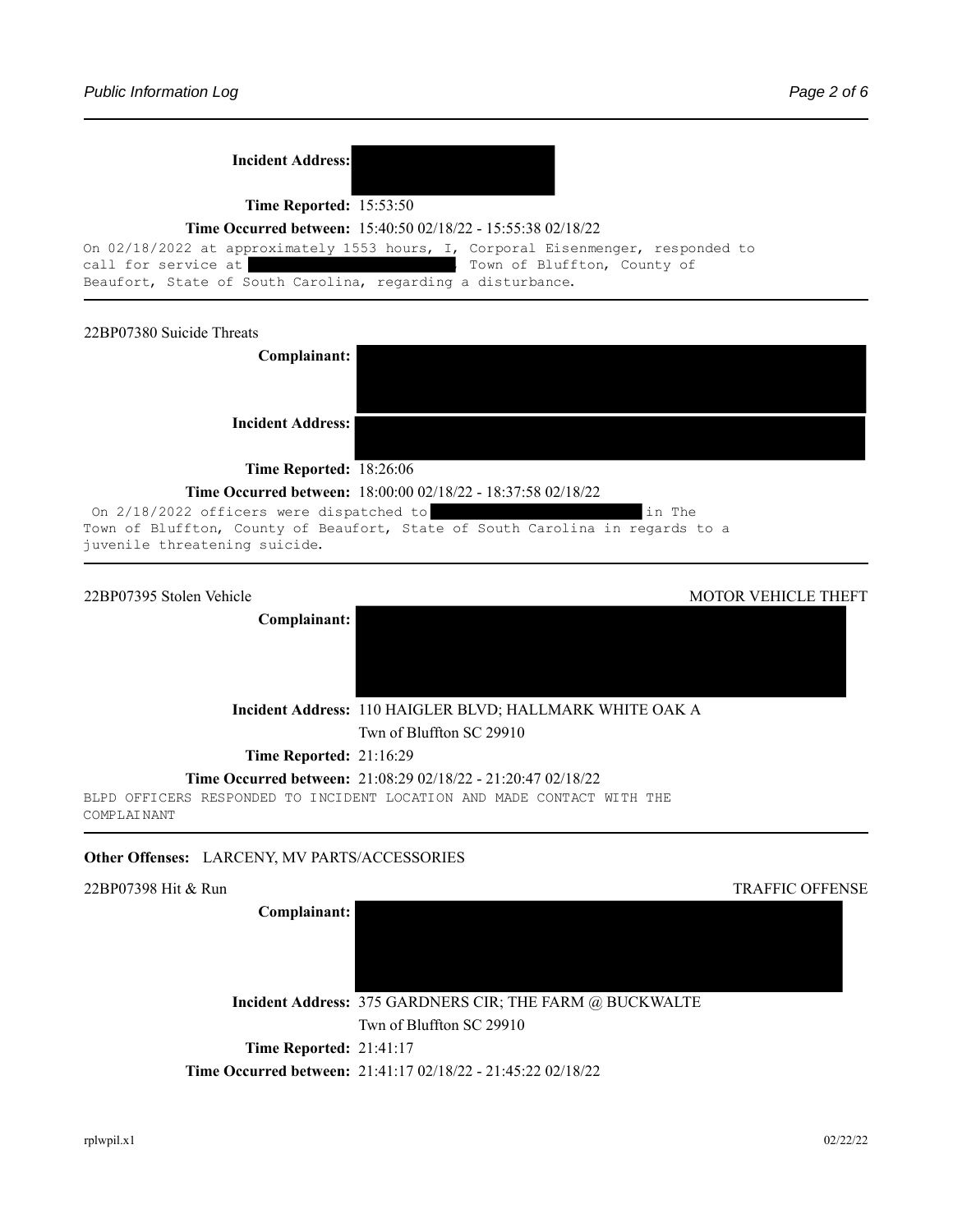On 2/19/2022 officers were dispatched to 375 Gardner's Circle in The Town of Bluffton, County of Beaufort, State of South Carolina in regards to a hit and run that had just occurred.

# **Other Offenses: TRAFFIC OFFENSE**



**Time Occurred between:** 19:00:00 02/18/22 - 14:40:00 02/19/22

On 2/19/22, I, Officer Gallo, was dispatched to Bluffton SC 29910 in regards to a runaway juvenile.

22BP07517 Disturbance

# **Complainant:**

# **Incident Address:** DR MELLICHAMP / GOETHE RD

Twn of Bluffton SC

**Time Reported:** 17:14:30

### **Time Occurred between:** 17:05:30 02/19/22 - 17:10:00 02/19/22

On 2/19/22 I, Officer Gallo, was dispatched to Mia Tierra located at 27 Mellichamp Drive, Bluffton SC 29910, in regards to a Disturbance.

22BP07519 Shoplifting

**Complainant:** 

**Incident Address:** 27 DISCOVERY DR; KROGER

Twn of Bluffton SC 29910

**Time Reported:** 18:58:09

### **Time Occurred between:** 14:45:00 02/15/22 - 15:17:00 02/15/22

SUPPLEMENT COMPLETED BY OFFICER LUECHTEFELD: On 2/19/2022 I, Officer Luechtefeld was dispatched to respond to 27 Discovery Drive(Kroger) in The Town of Bluffton, County of Beaufort, State of South Carolina in regards to shoplifting.

**Complainant:** 

22BP07546 Hit & Run LeavingScenePropDam(Unattend)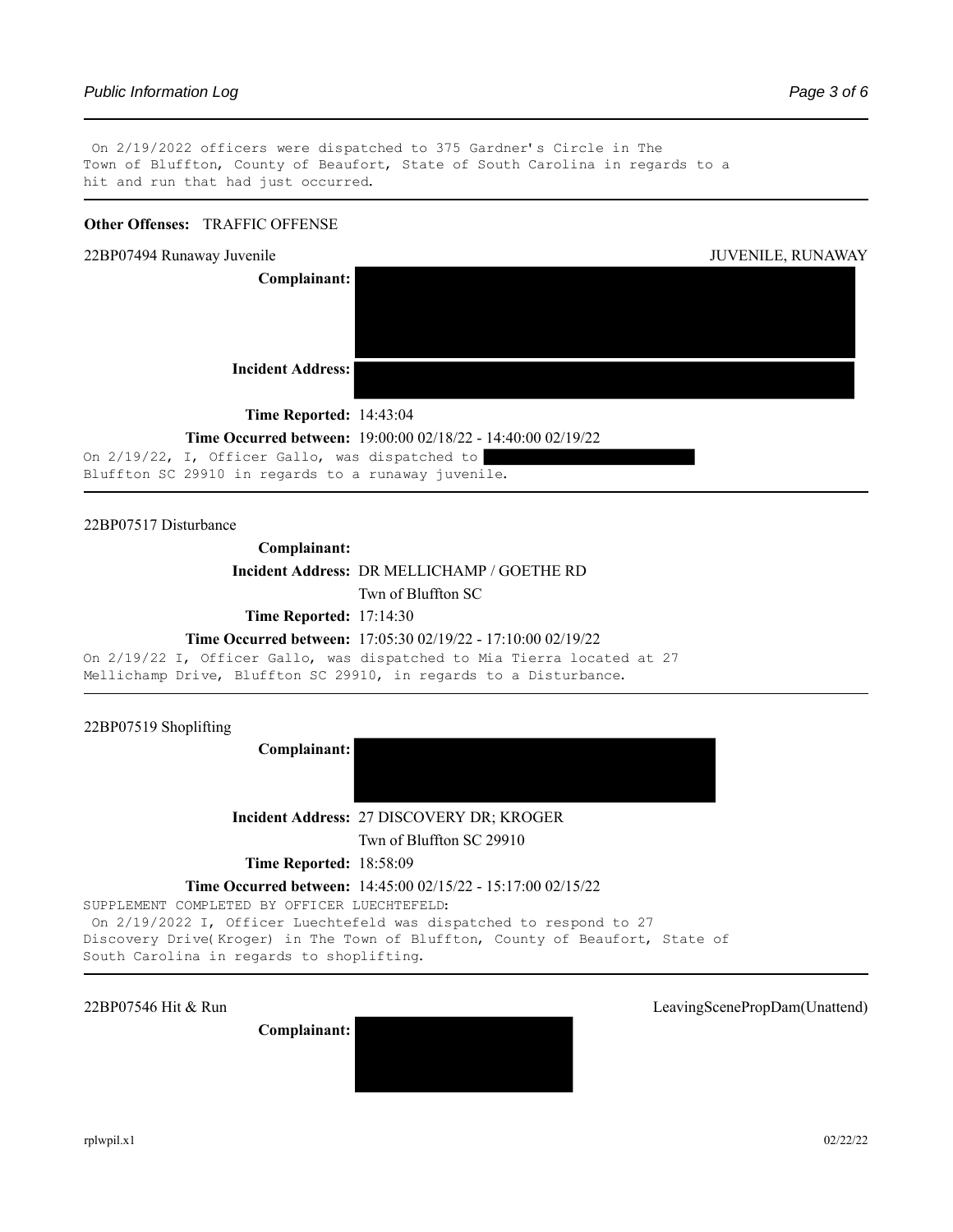# **Incident Address:** 285 FARNSLEIGH AVE; HAMPTON HALL

Twn of Bluffton SC 29910

# **Time Reported:** 23:39:07

#### **Time Occurred between:** 22:01:04 02/19/22 - 23:40:55 02/19/22

BLPD responded to incident location in reference to a vehicle crash.

**Complainant:** 

# 22BP07548 Susp Vehicle DRUG, NARCOTIC VIOLATION

**Incident Address:** 400 EVICORE DR

Twn of Bluffton SC 29910

**Time Reported: 00:58:11** 

#### **Time Occurred between:** 00:57:29 02/20/22 - 00:57:29 02/20/22

SUPPLEMENT COMPLETED BY OFFICER LUECHTEFELD: On 2/20/2022 at approximately 0030 hours I, Officer Luechtefeld, observe a pickup truck pull into the far back corner of the rear parking area of 300 Evicore Drive (Evicore) in The Town of Bluffton, County of Beaufort, State of South Carolina. Due to the time of night and the location being a private business parking area I approached the parking area where I observed 2 trucks parked next to each other.

# **Other Offenses:**  ALL OTHER OFFENSES **Other Offenses:**  ALL OTHER OFFENSES

22BP07552 Traffic Stop TRAFFIC OFFENSE

### **Complainant:**

**Incident Address:** 161 FORDING ISLAND RD; HONDA; TRAFFIC CAMERA 12; BERKELEY

HA

Bluffton SC 29910

# **Time Reported: 02:37:38**

### **Time Occurred between:** 02:37:38 02/20/22 - 02:37:38 02/20/22

On February 20, 2022, I (Sgt. Rodriguez) conducted a traffic stop in the area of Fording Island Rd and Buckwalter Pkwy, Bluffton, South Carolina, for a moving violation. Subsequent to the investigation, the driver, Justin Micah Davis, was arrested for Driving under Suspension and False Information to Law Enforcement.

Other Offenses: FalseInfo/LEO/traffstop/avoida

22BP07570 Disturbance

**Complainant: Incident Address:** 238 HERITAGE PKWY; HERITAGE @ NEW RIVER Twn of Bluffton SC 29910 **Time Reported:** 08:27:49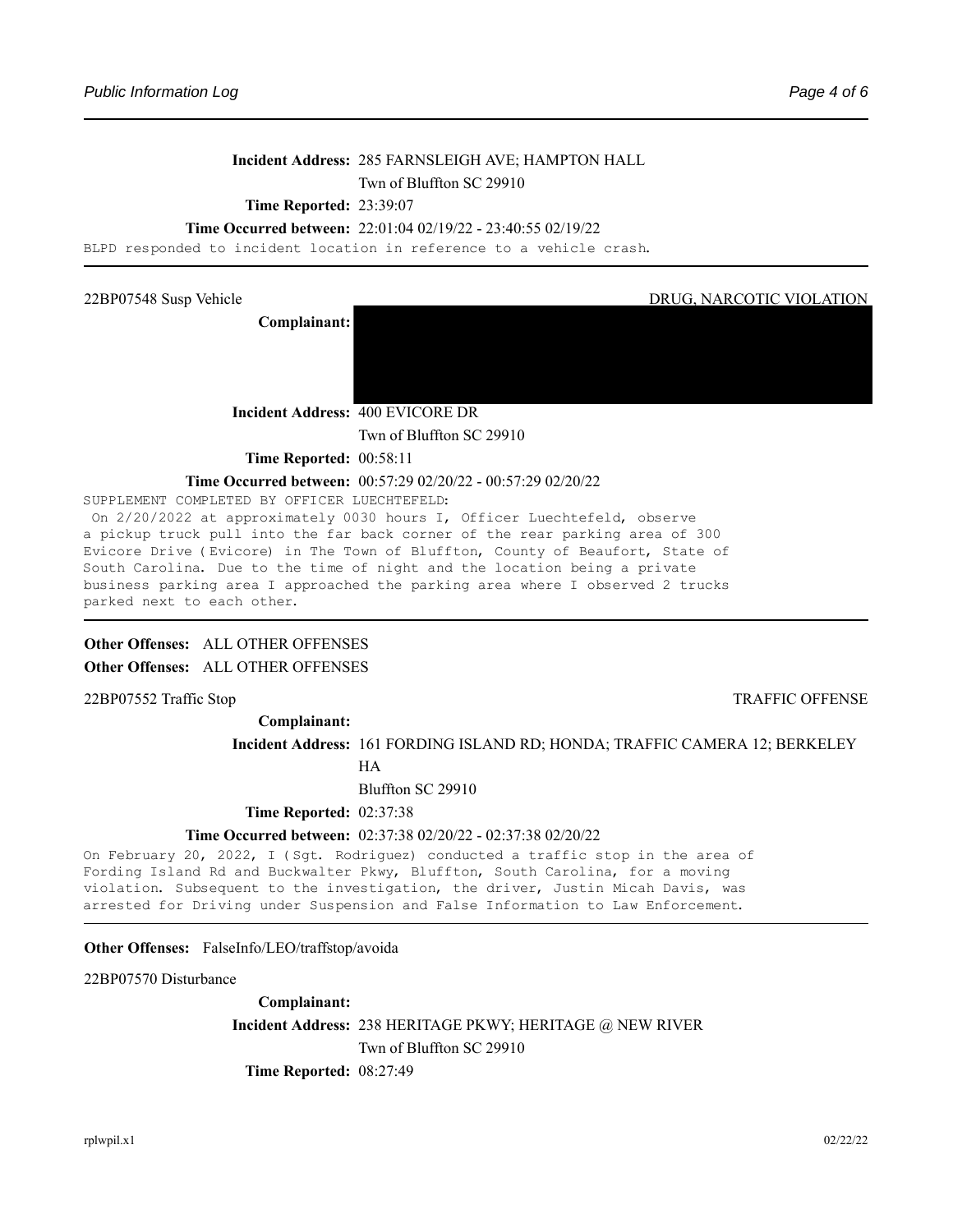#### **Time Occurred between:** 07:50:00 02/20/22 - 08:29:22 02/20/22

Supplement by Officer Toth

On 02/20/2022 at approximately 0820 hours, I, Officer Toth, responded to a call for service that was a phone call only located in, Town of Bluffton, County of Beaufort, State of South Carolina regarding a Disturbance.

**Complainant:**

#### 22BP07595 Stolen Vehicle MOTOR VEHICLE THEFT

**Incident Address:** 2501 MAY RIVER XING; PUBLIX Twn of Bluffton SC 29910

**Time Reported:** 11:56:40

#### **Time Occurred between:** 21:00:00 02/19/22 - 11:59:44 02/20/22

Supplement by Officer Toth

On 02/20/2022 at approximately 1200 hours, I, Officer Toth, responded to a call for service at 2501 May River Xing;Publix, Town of Bluffton, County of Beaufort, State of South Carolina regarding a Stolen Vehicle.

**Complainant:** 

#### 22BP07599 Vandalism LARCENY, MV PARTS/ACCESSORIES

**Incident Address:** 15 SASSAFRAS ST; BLUFFTON PARK

Twn of Bluffton SC 29910

**Time Reported: 12:53:42** 

#### **Time Occurred between:** 11:00:00 02/19/22 - 12:00:00 02/20/22

On 02/20/2022 at approximately 1253 hours, I, Corporal Eisenmenger, responded to call for service at 15 Sassafras Street; Bluffton Park, Town of Bluffton, County of Beaufort, State of South Carolina, regarding vandalism.

**Complainant:** 



**Incident Address:** LAWRENCE ST

Twn of Bluffton SC 29910

**Time Reported:** 17:10:51

#### **Time Occurred between:** 16:20:00 02/20/22 - 17:10:48 02/20/22

SUPPLEMENT COMPLETED BY OFFICER LUECHTEFELD:

On 2/20/2022 I, Officer Luechtefeld responded to Dubios Park located at

67 Lawrence Street in The Town of Bluffton, County of Beaufort, State of South